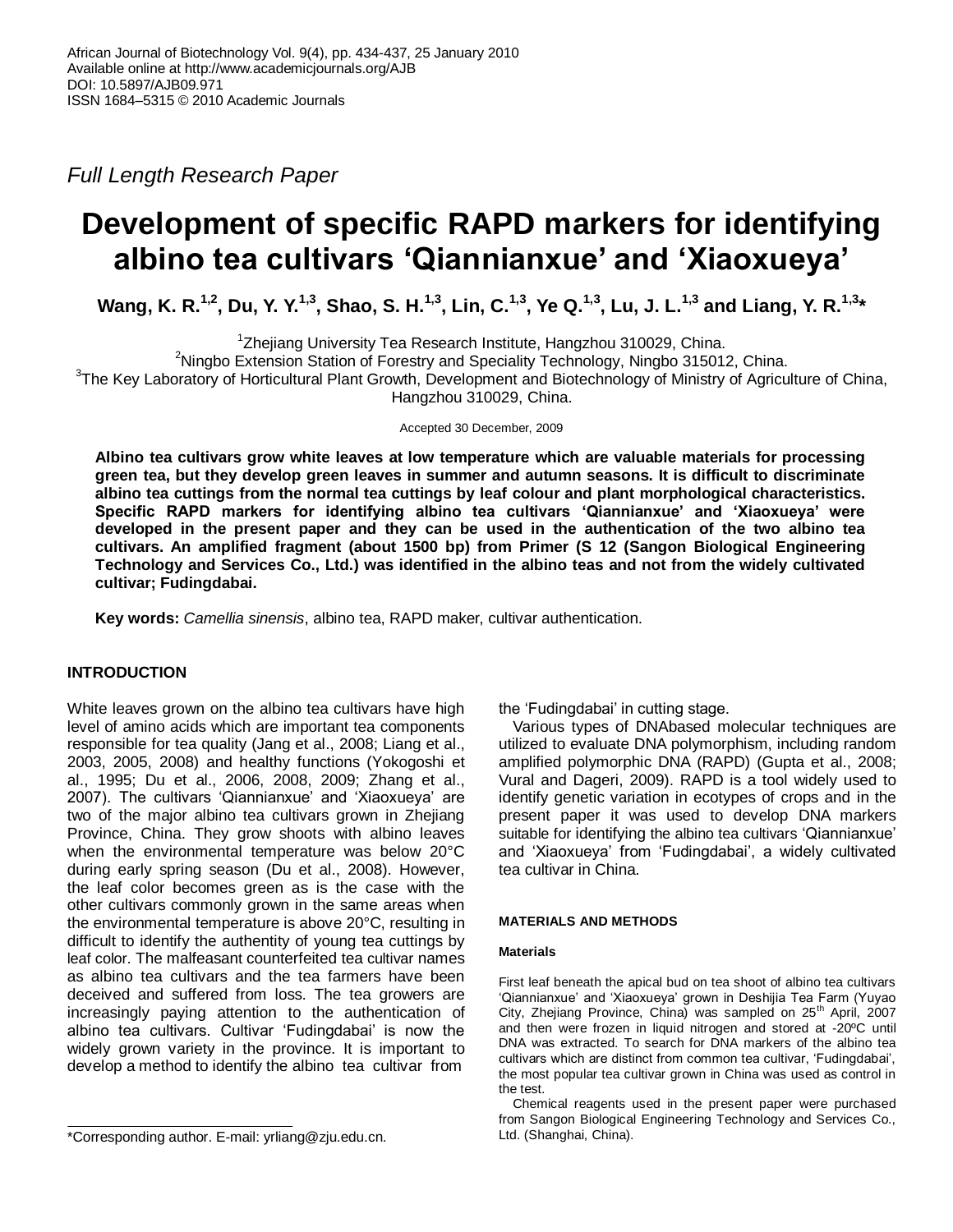| Primer No.            | <b>Sequence</b>   | Primer No.      | <b>Sequence</b>   |
|-----------------------|-------------------|-----------------|-------------------|
| S <sub>11</sub>       | <b>GTAGACCCGT</b> | S <sub>21</sub> | CAGGCCCTTC        |
| S <sub>12</sub>       | <b>CCTTGACGCA</b> | S <sub>22</sub> | <b>TGCCGAGCTG</b> |
| <b>S<sub>17</sub></b> | AGGGAACGAG        | S <sub>24</sub> | AATCGGGCTG        |
| <b>S<sub>18</sub></b> | <b>CCACAGCAGT</b> | S <sub>25</sub> | AGGGGTCTTG        |
| S <sub>19</sub>       | <b>ACCCCCGAAG</b> | S27             | <b>GAAACGGGTG</b> |

**Table 1.** RAPD primers that generated polymorphic bands.

**Table 2.** Distinctive polymorphic bands for Albino cultivars and Fudingdabai

| Bands exclusively amplified in                                                                                                                                      | <b>Bands exclusively</b> | <b>Bands generated exclusively</b>                                                     | Bands amplified in both |
|---------------------------------------------------------------------------------------------------------------------------------------------------------------------|--------------------------|----------------------------------------------------------------------------------------|-------------------------|
| Fudingdabai                                                                                                                                                         | amplified in Qiannianxue | in Xiaoxueya                                                                           | albino cultivars        |
| S11-1, S11-2, S11-3, S12-1, S17-6, S17-9, S24-2, S24-3<br>S17-1, S17-3, S17-4, S17-8,<br>S18-3, S19-1, S19-2, S21-1,<br>S21-2, S22-1, S22-3, S22-4,<br>S24-1, S27-4 |                          | S12-3, S22-2, S25-1, S27-1, S12-2<br>S17-2, S17-5, S17-7, S27-3,<br>S <sub>27</sub> -3 |                         |

#### **Genomic DNA extraction**

Genome DNA extraction was carried out according to CTAB procedure described by Matasyoh et al. (2008). Concentration of the extracted DNA samples were determined by a GeneQuant Pro RNA/DNA calculator (Biochrom Ltd., Cambridge, England) and diluted to 100 mg ml<sup>-1</sup> and then stored at -20 $\degree$ C until used for PCR.

#### **Polymerase chain reaction (PCR)**

The PCR was carried out using S-series of 10-mer RAPD primers from Sangon Biological Engineering Technology and Services Co., Ltd. (Shanghai, China). Thirty primers; S1 to S30 were tested and those which amplified polymorphic bands (Table 1) were used to evaluate the three cultivars.

The PCR was carried out in 25 μL reaction solution that contains ddH<sub>2</sub>O (17.8 μl), 10× buffer (2.5 μl), 25 mmol Mg<sup>2+</sup> (2.5) μl, 10 mmol dNTP  $(0.5 \mu I)$ ,  $0.5 \mu$  mol l<sup>-1</sup> RAPD primer (0.33) μl, 100 μg ml<sup>-1</sup> DNA (1.2  $\mu$ I) and 5 u  $\mu$ I<sup>-1</sup> Taq polymerase (0.17  $\mu$ I).

The thermal amplification was programmed in three phases in a DYADTM PTC-200 PCR Thermal Cycler (MJ Research, MA, USA), that is, the initial denaturation (at 94ºC for 5 min); the 25 cycles of denaturation (at 94ºC for 30 s), annealing (at 36ºC for 1 min) and extension (at 72ºC for 2 min) and the final extension step was 10 min at 72ºC. The PCR product was checked by electrophoresis on 1.5% (W/V) Agarose gel and photographed using the JD-801 ImageQuant Scanner (Jiangsu JEDA Science-Technology Development Co., Ltd., Nanjing, China).

## **RESULTS AND DISCUSSION**

Among the 30 tested RAPD primers, 10 primers (Table 1) generated polymorphic bands. Compared to control cultivar 'Fudingdabai', there were 18 bands which could be generated in cultivar 'Fudingdabai' but could not be generated in both albino tea cultivars by the random primers S11, S12, S17, S18, S19, S21, S22, S24 and S27 (Table 2; Figure 1). It suggested that they might be related to some structural genes missed in the albino tea cultivars, compared to the common tea cultivar. These missed genes may be related to the albinism of tea. It offered important information for further studies on the genetic characteristics of albino tea cultivars. Band S12-2 was exclusively generated in the two albino tea cultivars 'Qiannianxue' and 'Xiaoxueya' by primer S12 (Table 2; Figure 1).

However, polymorphic bands were found between the albino tea cultivars 'Qiannianxue' and 'Xiaoxueya'. Bands S17-6 and S17-9 generated by primer S17 and bands S24-2 and S24-3 by primer S24 were found in 'Qiannianxue', but not found in 'Xiaoxueya' (Figure 1; Table 2). On the contrary, bands S12-3 generated by primer S12 and band S22-2 by primer S22, band S25-1 by primer S25 and band S27-1 by primer S27 were detected in 'Xiaoxueya' but not in 'Qiannianxue' (Figure 1; Table 2). Furthermore, bands S17-2, S17-5 and S17-7 generated by primer S17 and bands S27-3 and S27-3 generated by primer S27 were exclusively detected in 'Xiaoxueya', which were not amplified in the common tea cultivar 'Fudingdabai' and the albino cultivar 'Qiannianxue' (Figure 1; Table 2). The polymorphic bands will be useful RAPD markers to discriminate the albino tea cultivars 'Qiannianxue' and 'Xiaoxueya' from cultivar 'Fudingdabai'.

This study revealed that there were four groups of bands generated by the ten RAPD primers as shown in Table 1. These were the bands exclusively amplified in Fudingdabai, bands amplified exclusively in Xiaoxueya, bands exclusively amplified in Qianniaxue and bands amplified in both albino cultivars. The bands were generated from genome DNA samples, which were not affected by environmental conditions. Although the albino tea cultivars 'Qiannianxue' and 'Xiaoxueya' grow green shoots as common tea cultivar at temperature above 20°C, they were identified according to the bands generated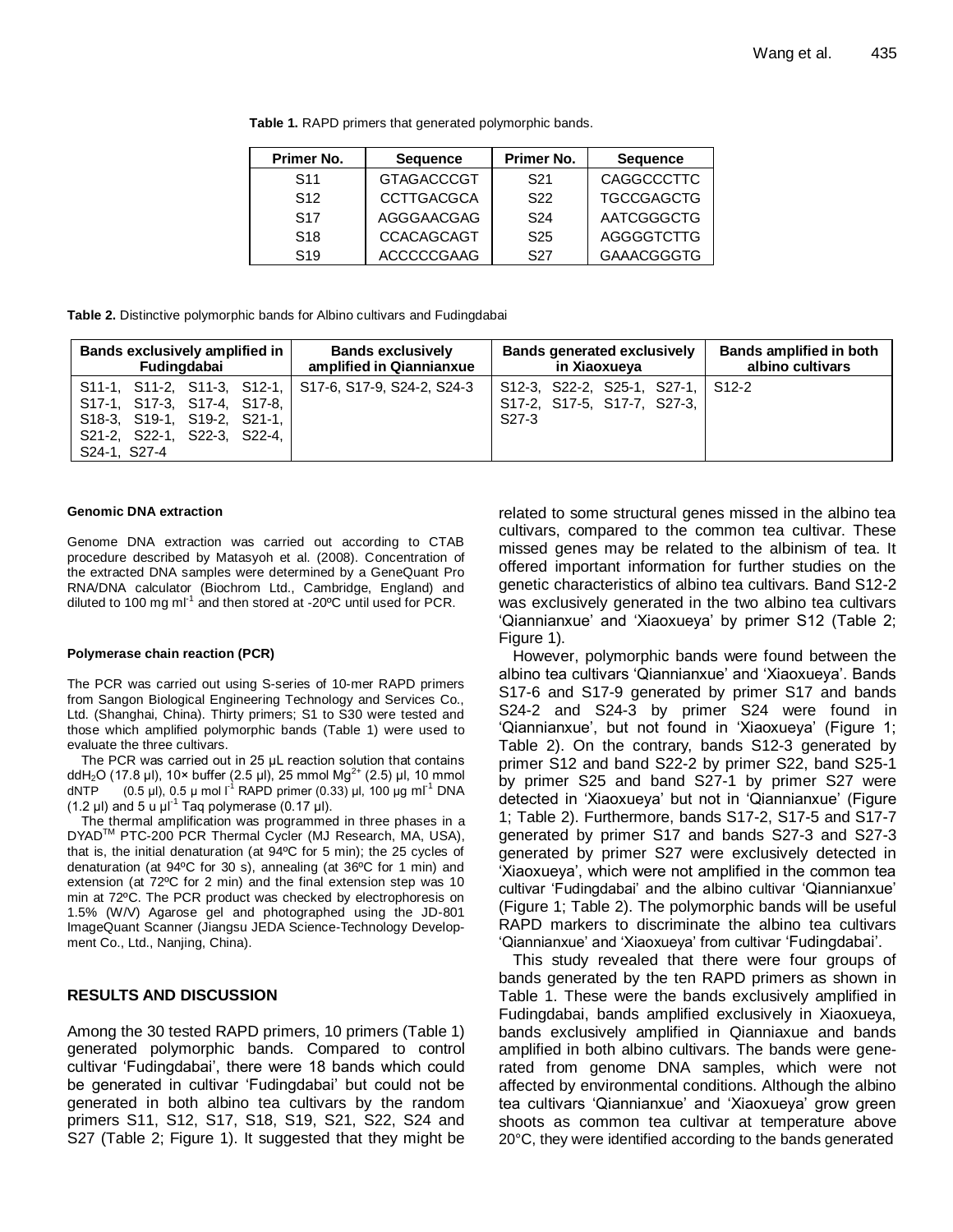

Figure 1. RAPD markers generated by random primers S12, S17, S19, S22 and S25. L = DNA Ladder;  $Q =$  Cultivar 'Qianianxue';  $X =$  Cultivar 'Xiaoxueya';  $F =$  Cultivar 'Fudingdabai'. The bands were numbered by primer number-the polymorphic band number, that is, S11-1 means the largest polymorphic band generated by primer S11.